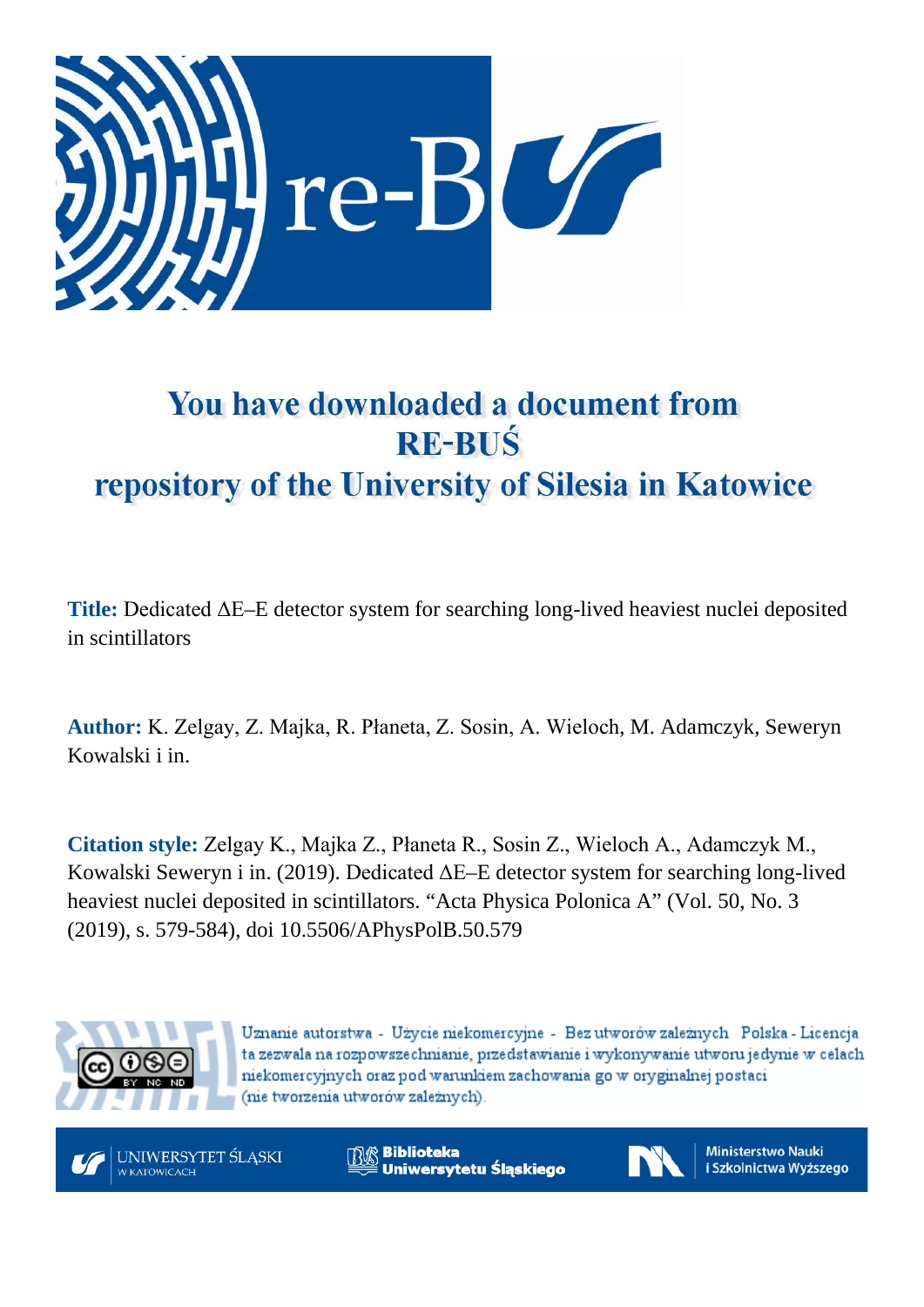## DEDICATED ∆E–E DETECTOR SYSTEM FOR SEARCHING LONG-LIVED HEAVIEST NUCLEI DEPOSITED IN SCINTILLATORS∗

K. Zelga<sup>†</sup>, Z. Majka, R. Płaneta, Z. Sosin<sup>‡</sup>, A. Wieloch M. Adamczyk, K. Łojek

M. Smoluchowski Institute of Physics, Jagiellonian University Łojasiewicza 11, 30-348 Kraków, Poland

M. Barbui, S. Wuenschel, K. Hagel, X. Cao, J. Natowitz R. Wada, G. Giuliani

Cyclotron Institute, Texas A&M University, College Station, Texas 77843, USA

E.-J. Kim

Division of Science Education, Chonbuk National University, Jeonju 54896, Korea

H. Zheng

School of Physics and Information Technology, Shaanxi Normal University Xi'an 710119, China

S. Kowalski

Institute of Physics, University of Silesia 75 Pułku Piechoty 1, 41-500 Chorzów, Poland

(Received November 30, 2018)

We present a dedicated experimental setup which is currently used to search for long-lived super-heavy elements (SHE) implanted in catcher scintillators which were irradiated by reaction products of  $^{197}Au$  (7.5 AMeV) projectile and <sup>232</sup>Th target collisions during our experiment performed at the Cyclotrone Institute, Texas A&M University in 2015. The built-in novel measuring apparatus consists of  $\Delta E-E$  detector pairs which are able to register  $\alpha$  or spontaneous fission (SF) decays of heavy-reaction products deposited in the catcher scintillators. Their unique feature is that the examined catcher scintillators are at the same time  $\Delta E$  part of each of  $\Delta E$ –E

<sup>∗</sup> Presented at the Zakopane Conference on Nuclear Physics "Extremes of the Nuclear Landscape", Zakopane, Poland, August 26–September 2, 2018.

<sup>†</sup> Corresponding author: kamila.zelga@gmail.com

<sup>‡</sup> Deceased.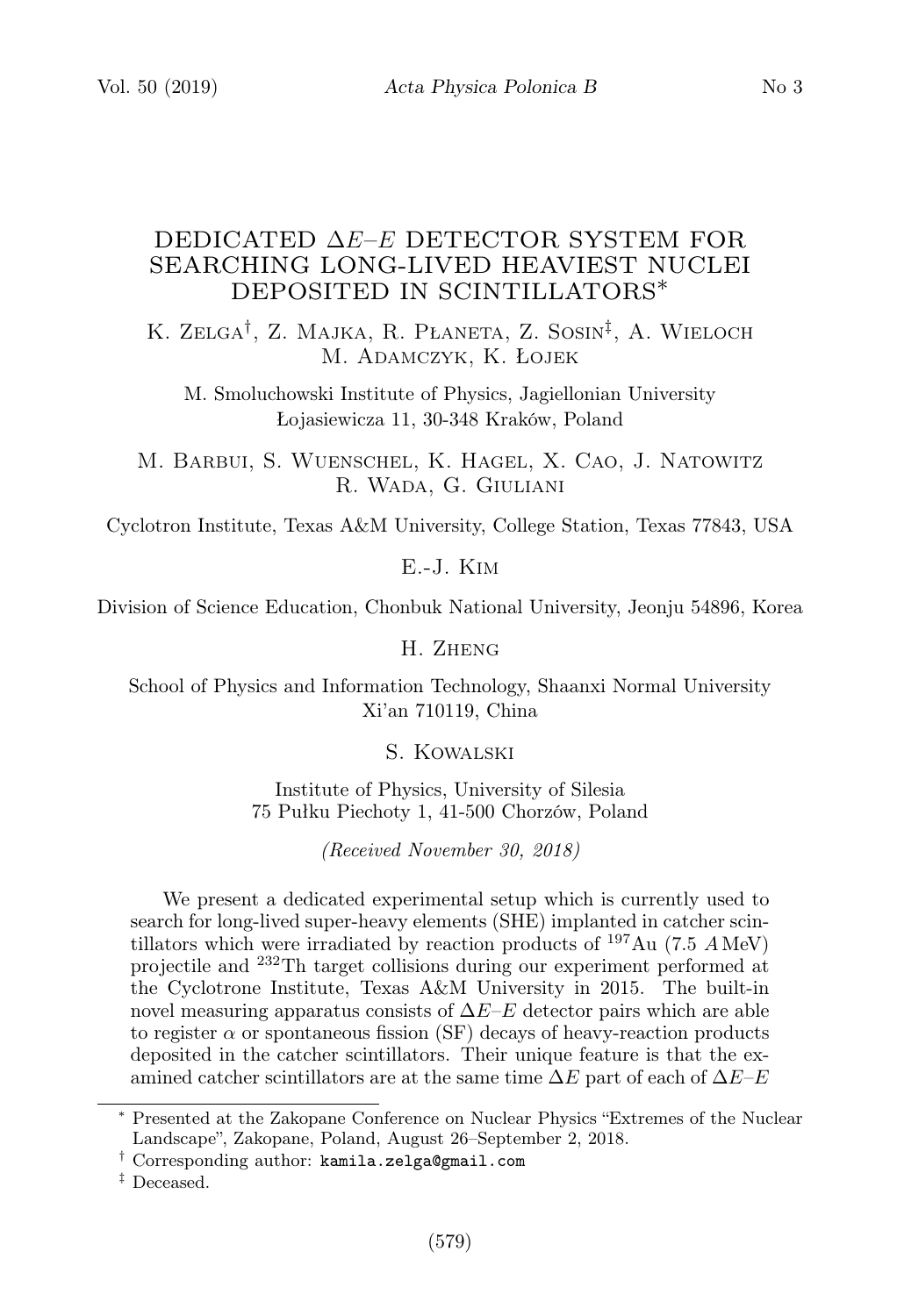detector pair while  $E$  part is a silicon detector. Our apparatus is dedicated to search for SHEs which have a lifetime of a year till tens of years. Results of commissioning tests of our setup are presented.

DOI:10.5506/APhysPolB.50.579

#### 1. Introduction

The search for the island of stability of SHEs is one of the most challenging problems in nuclear physics. All already discovered SHE isotopes, mainly in complete fusion reactions, are characterized by lifetimes of only a few minutes or shorter  $[1-3]$  $[1-3]$ . However, many attempts to search for stable (lifetime of billions of years) SHEs in Nature have not yet yielded positive results [\[4\]](#page-6-2). Along the lifetime axis of heaviest elements, there is a time region of the order of years that is accessible for experimentalists, but so far only briefly explored [\[5\]](#page-6-3).

In recent years, scientists from the Jagiellonian University and Texas A&M University (TAMU) tested the multi-nucleon transfer reaction as a way to create SHEs  $[6, 7]$  $[6, 7]$  $[6, 7]$ . One of the studied reactions was  $^{179}Au$  (7.5 AMeV) projectile on <sup>232</sup>Th target of 12 mg/cm<sup>2</sup> thickness and  $3 \times 10^{15}$  of Au beam ions were delivered to the target. Measurements were done at the Cyclotron Institute of TAMU in 2015. The detector, based on the BC-418 plastic scintillators, prepared for the experiment, was built in such a way that segmented 63 plastic scintillators played the role of an active catcher (AC), into which the reaction products and SHEs were implanted. The aim of this experiment was to search for short-lived SHEs with life times from nanoseconds to microseconds.

In our current project, we constructed a dedicated detection apparatus, which is a simple multi-element system to search for long-lived SHEs (LL-SHEs) with lifetimes of years to tens of years, deposited in the scintillators of the AC during our measurement in year 2015 [\[6\]](#page-6-4).

The article is organized as follows: in Sec. [2,](#page-2-0) we describe the idea and the construction of the apparatus then in Sec. [3,](#page-4-0) we present some results of measurements and, finally, a short discussion is given in Sec. [4.](#page-6-6)

#### 2. Experimental setup

<span id="page-2-0"></span>The idea of the apparatus is based on the registration of  $\alpha$ /SF decays of LLSHEs, possibly implanted in the AC scintillators. To search for such decays,  $\Delta E-E$  detectors were constructed. A scheme of one such a pair is presented in Fig. [1,](#page-3-0) where  $\Delta E$  is the AC scintillator and E is lithium drifted silicon detector (Si). The AC detection element  $(\Delta E)$  is attached to a light guide placed inside a cavity to accumulate light on a photomultiplier tube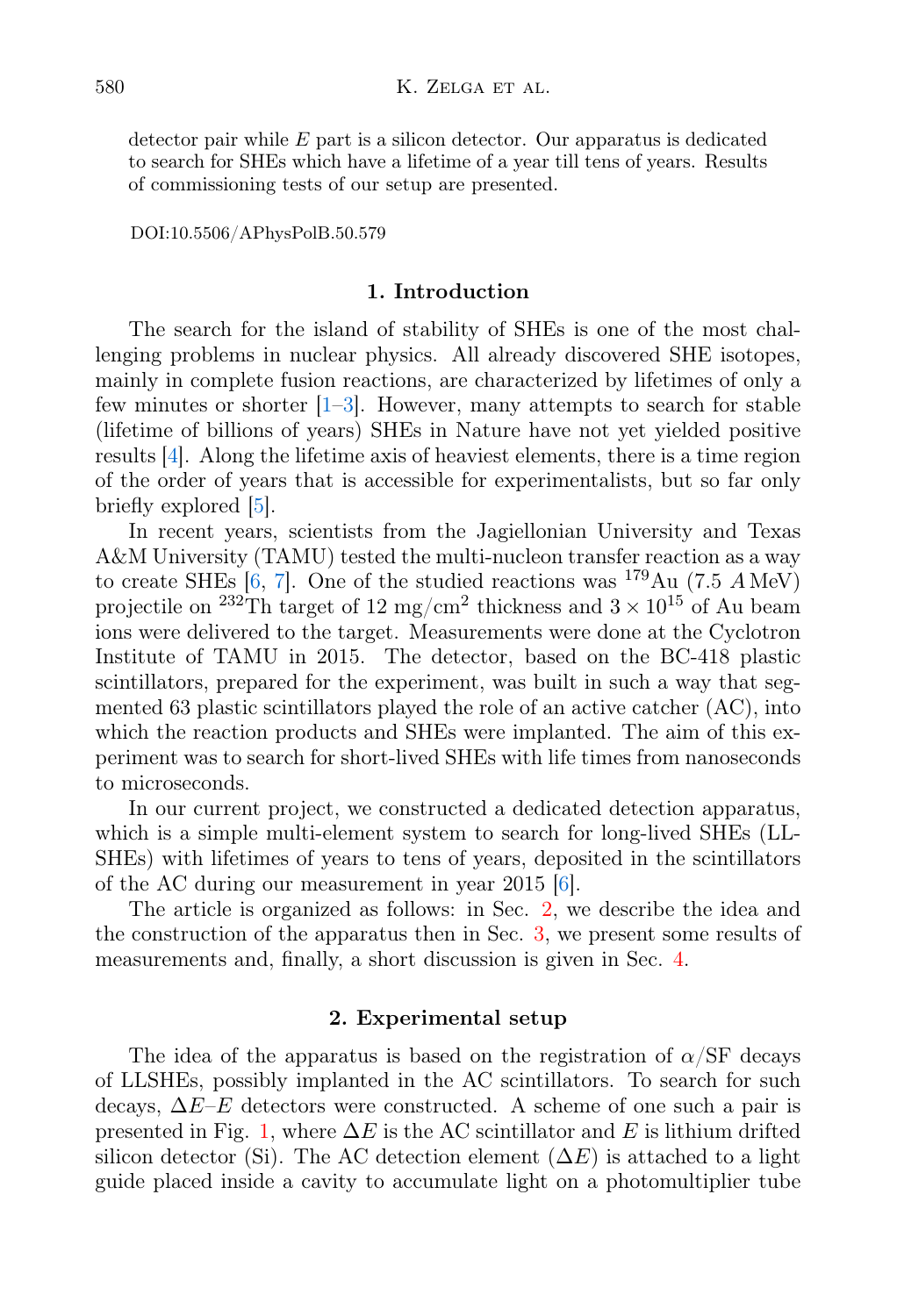(R9880U-110). Front of the scintillator is covered by thin aluminium foil of thickness below 1  $\mu$ m. The E part is connected to the charge pre-amplifier which is placed very close to the detector. Both detectors are placed in the air facing each other with a small gap between them (less then 1 mm).



<span id="page-3-0"></span>Fig. 1. Scheme of  $\Delta E$ –E detector. See the text for details.

Based on the  $\Delta E$ –E pair, a simple multi-pairs system was built. The whole setup consists two walls of detectors. A wall of 8 Si detectors provides information about energy of the registered  $\alpha$ /SF particle, while the second wall includes 8 AC scintillators, which deliver  $\Delta E$  signal. Both walls are placed on movable rails, to adjust the  $\Delta E-E$  mutual positions.

The background signals from the  $\Delta E-E$  detectors create a serious problem in the search for very rare events which are decays of SHEs. The background is composed of natural radiation from the environment from various radioactive decay chains (thorium, uranium–radium, etc.) and cosmic radiation. Natural radiation contains  $\alpha$ ,  $\beta$ ,  $\gamma$  particles of which only  $\alpha$  particles can mimic the signal of the genetic chain from the decay of SHE. Fortunately, the energy of  $\alpha$  emitted at the beginning of a genetic chain in the decay of SHE, reaches the value of 10 MeV and higher [\[8\]](#page-6-7), while the highest energy of  $\alpha$  particles coming from natural radiation is 8.99 MeV (decay of  $^{217}Ra$ ).

Estimated depths of implanted SHEs in AC scintillators are a few mi-crons [\[7\]](#page-6-5). Some of the  $\alpha$  particles from the decay of SHEs will be emitted in the direction of the  $E$  detector, leaving only a small part of energy in the AC scintillator ( $\Delta E$ ) and in the small gap of the air between  $\Delta E-E$ , while the greater part of their energy will be registered by the Si detector. At the same time, the scintillator is an anti-coincidence shield against cosmic radiation, because its actual thickness is 0.8 mm, while energy deposited by such radiation in Si detector is not higher than a few MeV. In the case of SF from SHE decays, the energy registered in both detectors should be high. Estimated effective geometrical efficiency of the  $\Delta E-E$  pair for interesting events is not higher then 20% of a  $4\pi$  solid angle.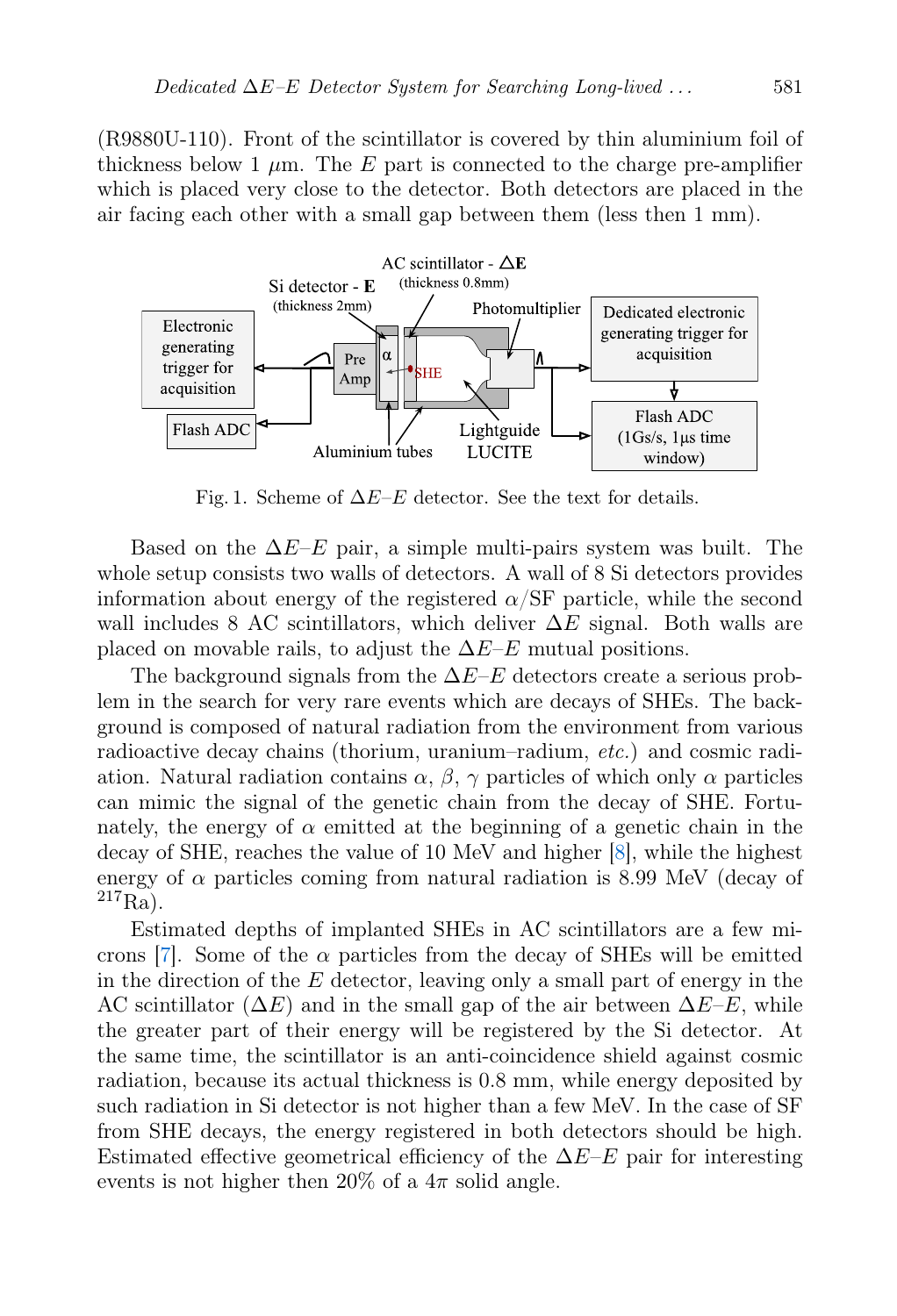Signals from any of the  $\Delta E$  or E detector pair are split and sent into analog and digital logic branches of the electronics (see Fig. [1\)](#page-3-0). To produce triggers from signals of  $\Delta E$  detectors, dedicated electronics were used (see Fig. 3 (a) in  $[6]$ , while in the case of Si detectors, standard fan-in fan-out modules (Caen v925) with discrimination capability were applied. The signals themselves were recorded as a wave forms using the Caen FADC V1742 digitizer modules. These modules were set to a sampling rate of 1 Gs/s in the case of E and  $\Delta E$  detectors with a 1024 points buffer. Inspection of the recorded signal waveforms saved on HD drive allows us to distinguish in further analysis the real physical signal from an artificial disturbance of electronics. All detectors were calibrated in the vacuum with sources of <sup>241</sup>Am (which emits  $\alpha$ ) and <sup>252</sup>Cf (which emits  $\alpha$  as well as SF fragments). Energy resolution deduced from the calibration procedure was  $1\%$  in the case of E detectors and around 30% in the case of  $\Delta E$  detectors.

In the next section, we present measurement results to discuss the performance of our detection system.

### 3. Presentation of results

<span id="page-4-0"></span>The most convenient way to search for interesting events (candidates for SHE decays) is an anlysis of two-dimensional maps of  $\Delta E-E$  energies. In the left panel of Fig. [2,](#page-5-0) we present a typical map for the AC scintillator  $-$ Si coincidence signals, received after 25 days of continuous measurement. A rectangular area on the map is showing an expected localization of interesting events. The heights of this rectangle is estimated from the observation that the SHEs should be implanted in the AC scintillator at depths of several microns [\[7\]](#page-6-5), hence it is assumed to be around 2 MeV (80 mV). The base of the rectangle is chosen to be in the range of  $\alpha$  energies expected for decays of heaviest SHEs, i.e. 10–18 MeV [\[8\]](#page-6-7). In this area, one can see three interesting events and each one of those events was directly inspected to check its physical origin. In the right panel of this figure, we present an example of signal of the event marked by dashed circle. We see a relatively slow well-defined pulse from Si detector which confirms the detection of a charged particle. Its energy is 16 MeV. The pulse from the AC scintillator is very fast, with a duration of 10 ns and energy around 1 MeV. The spike of the 10 mV amplitude seen on the right of the pulse is commonly present in the acquisition and it is generated by the power supply which drives the VME crate of ACQ system. As one can see, the fast pulse from the AC scintillator is in place where a slower pulse from the Si detector starts. Both pulses are properly located with respect to the arrival of the ACQ trigger (a vertical arrow on the figure) which confirms that presented pulses from  $\Delta E$  and E detectors were produced by the same particle.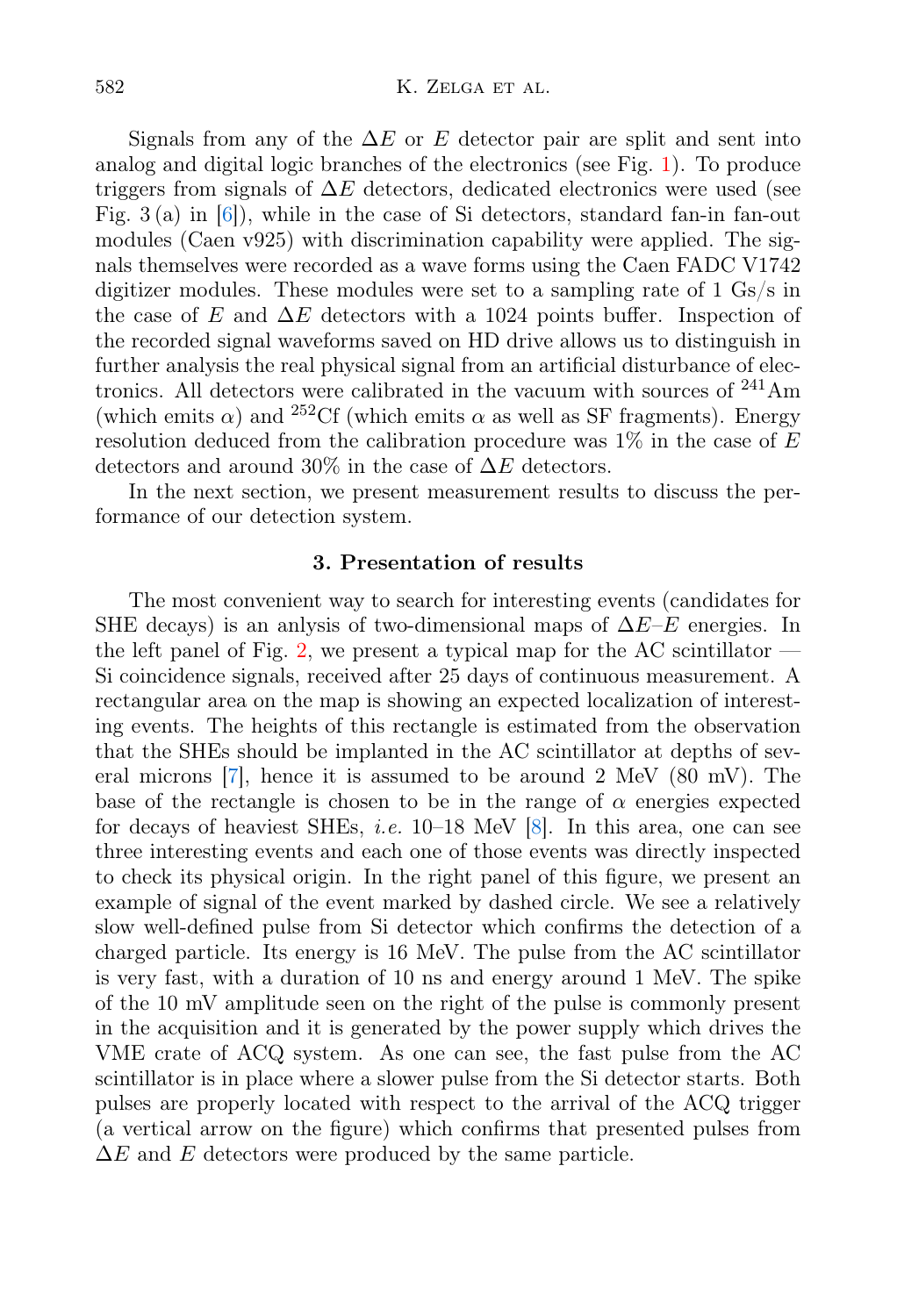

<span id="page-5-0"></span>Fig. 2. Left:  $\Delta E-E$  coincidence signals map. Right: Signals from Si and AC detectors for the event marked inside dashed circle on the left panel.

The recorded pulses can be further analysed by using digital signal processing (DSP) tools. This is especially straightforward for signals from the Si detector where DSP methods frequently enable particle identification. For this, it is useful to get characteristics of the Si charge pulse such as its rise time and its amplitude. More information can be extracted by converting the charge pulse into the current pulse and calculating its second  $(m_2)$  and third  $(m_3)$  moment [\[9\]](#page-6-8). In Fig. [3,](#page-5-1) we present two examples of a DSP applied to the data collected from calibration measurements with the <sup>252</sup>Cf source. On the left-hand side, a 2-dimensional map for the charge (original) pulse amplitudes versus  $m_2$  of the current pulses is shown. The right fig-



<span id="page-5-1"></span>Fig. 3. (Colour on-line) Left: map of charge pulse amplitude versus  $m_2$  of current pulse. Right: map of  $m_3$  versus  $m_2$  of current pulse. Measurement for Cf source.